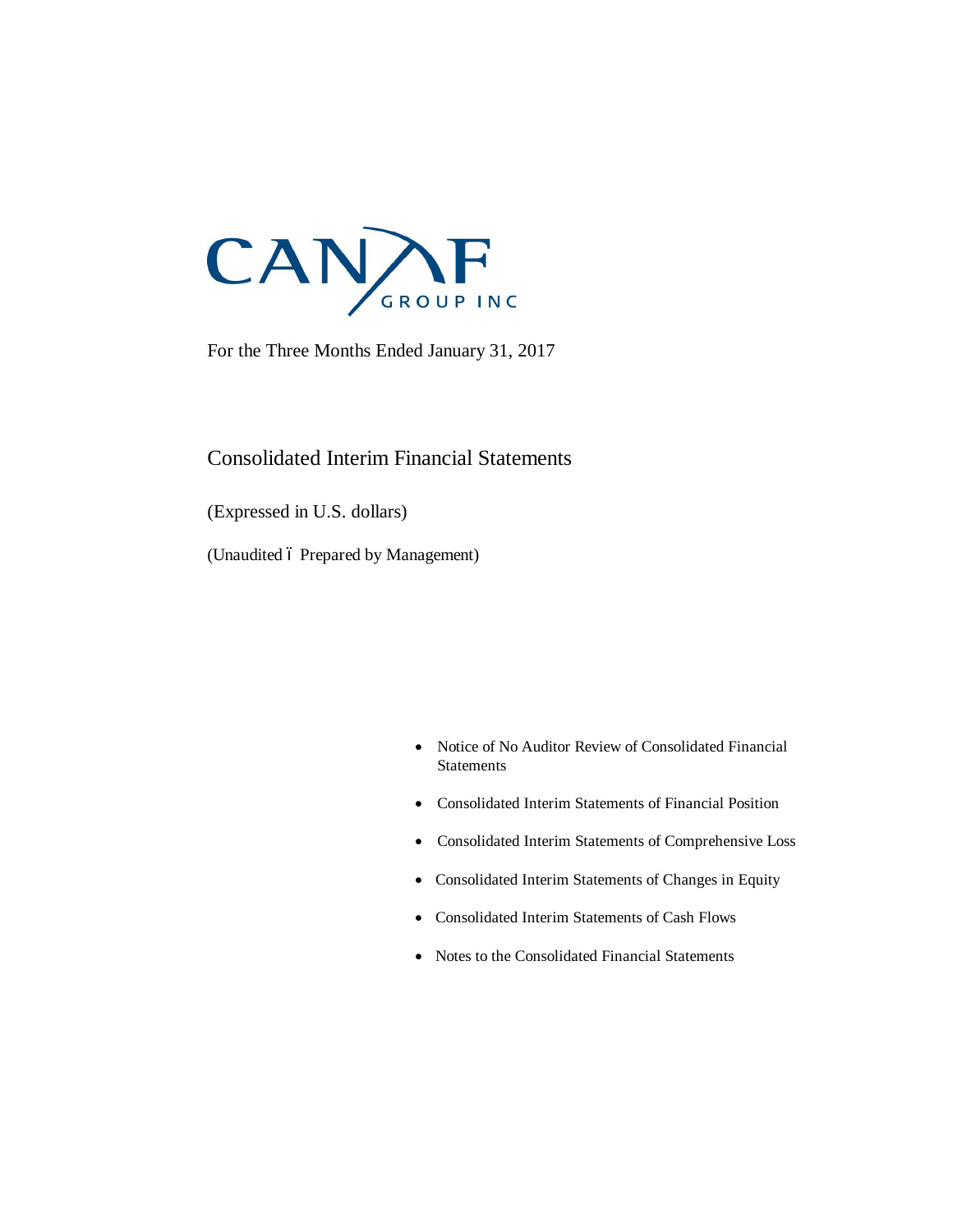#### **NOTICE OF NO AUDITOR REVIEW OF CONSOLIDATED INTERIM FINANCIAL STATEMENTS**

Under National Instrument 51-102, Part 4, subsection 4.3(3), if an auditor has not performed a review of the consolidated interim financial statements, they must be accompanied by a notice indicating that the financial statements have not been reviewed by an auditor.

The accompanying unaudited consolidated interim financial statements of Canaf Group Inc. for the period ended January 31, 2017 have been prepared by management and approved by the Audit Committee and the Board of Directors of the Company and are the responsibility of the Company of management.

The Company independent auditor has not performed a review of these consolidated interim financial statements in accordance with the standards established by the Canadian Institute of Chartered Accountants for a review of consolidated interim financial statements by an entity auditor.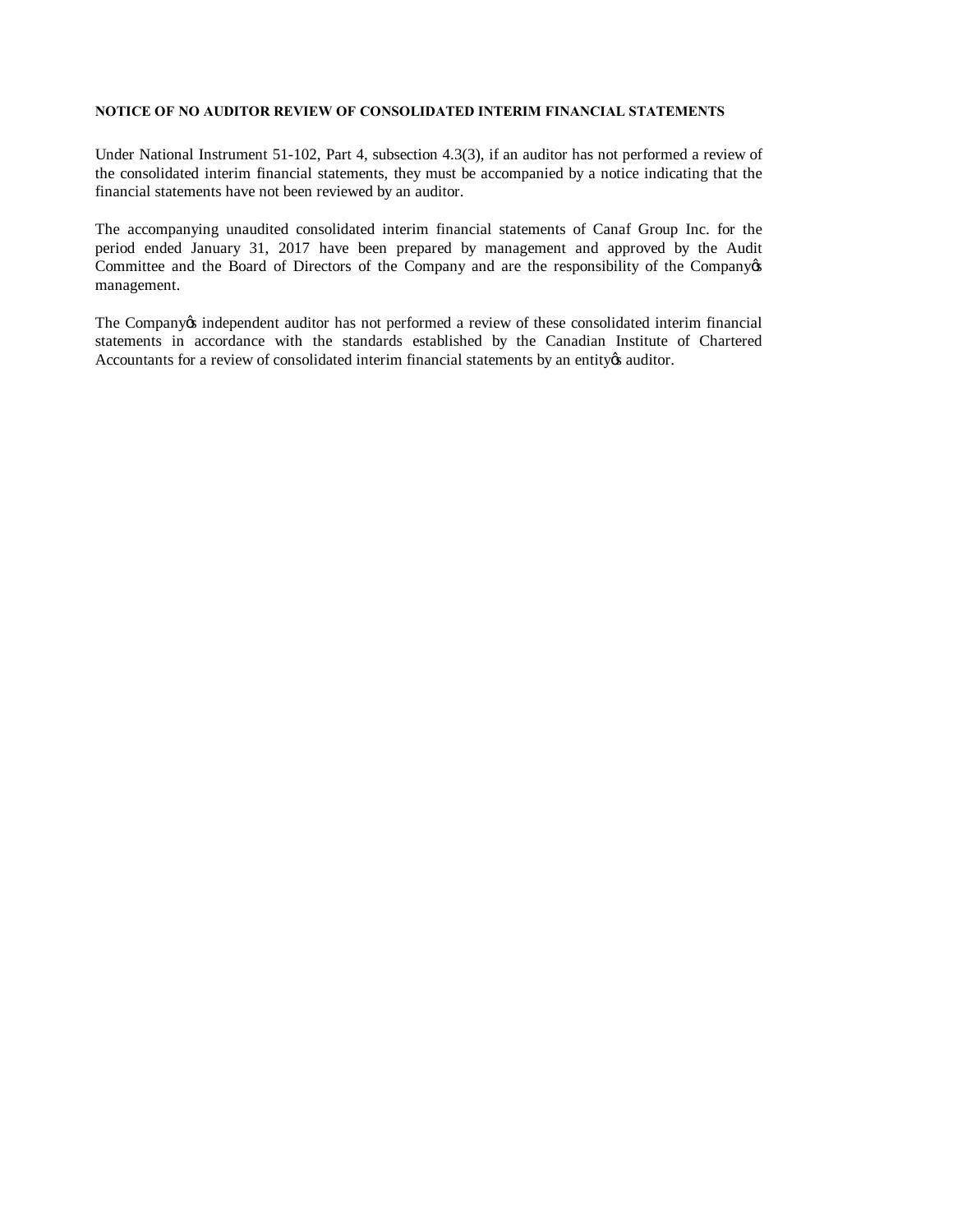## Consolidated Interim Statements of Financial Position

(Expressed in U.S. Dollars)

(Unaudited)

|                                        | Note  | January 31,<br>2017<br>\$ | October 31,<br>2016<br>\$ |
|----------------------------------------|-------|---------------------------|---------------------------|
| $\sqrt{2}$<br><b>ASSETS</b>            |       |                           |                           |
| <b>CURRENT</b>                         |       |                           |                           |
| Cash                                   |       | 595,806                   | 380,562                   |
| <b>Trade Receivables</b>               | 14    | 1,298,566                 | 643,645                   |
| Sales Tax Receivable                   | 4     | 5,904                     | 17,870                    |
| Inventories                            | 5     | 393,373                   | 403,329                   |
| Prepaid Expense and Deposits           |       | 28,526                    | 27,220                    |
| NON-CURRENT                            |       | 2,322,175                 | 1,472,626                 |
| Property, Plant and Equipment          | 6     | 1,197,093                 | 1,256,691                 |
| Intangible                             |       | 1                         | 1                         |
|                                        |       | 3,519,269                 | 2,729,318                 |
| <b>LIABILITIES</b>                     |       |                           |                           |
| <b>CURRENT</b>                         |       |                           |                           |
| Trade and Other Payables               | 7     | 1,130,333                 | 540,065                   |
| Income Taxes Payable                   |       | 939                       | 941                       |
| <b>Current Portion of Bank Loan</b>    | $8\,$ | 225,758                   | 298,244                   |
| NON-CURRENT                            |       | 1,357,030                 | 839,250                   |
| <b>Bank Loan</b>                       | $8\,$ | 403,126                   | 403,986                   |
| Deferred Tax Liability                 |       | 91,918                    | 17,108                    |
|                                        |       | 1,852,074                 | 1,260,344                 |
| <b>SHAREHOLDERS' EQUITY</b>            |       |                           |                           |
| Share Capital                          | 9     | 8,079,463                 | 8,079,463                 |
| Accumulated Other Comprehensive Loss ó |       |                           |                           |
| Foreign Currency Translation Reserve   |       | (1,360,954)               | (1,361,484)               |
| Deficit                                |       | (5,051,314)               | (5,249,005)               |
|                                        |       | 1,667,195                 | 1,468,974                 |
|                                        |       | 3,519,269                 | 2,729,318                 |
|                                        |       |                           |                           |

Nature of Operations (Note 1) Economic Dependence (Note 14) Commitment (Note 15) Segment Information (Note 16)

The accompanying notes are an integral part of the consolidated financial statements.

Approved on Behalf of the Board: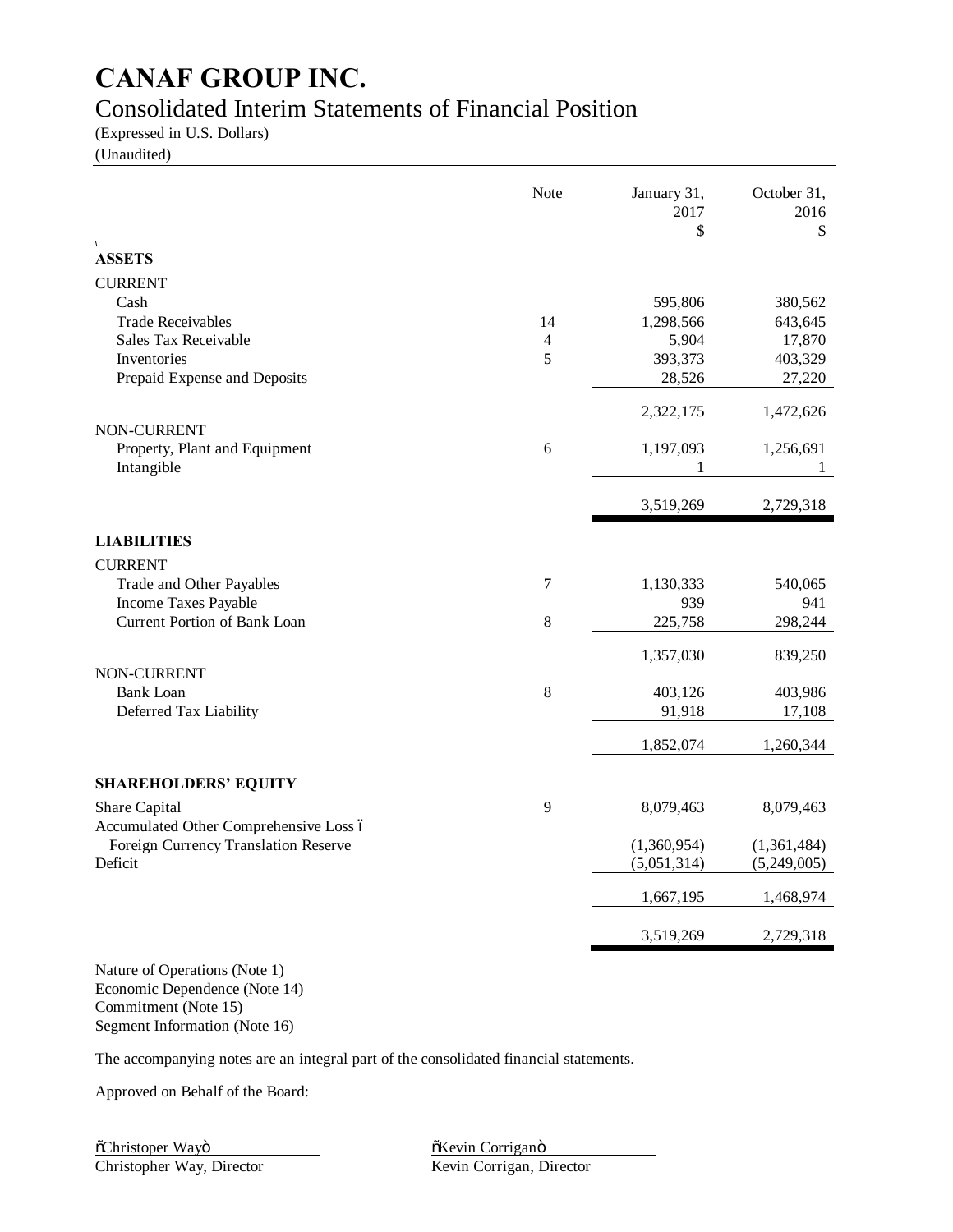## Consolidated Interim Statements of Comprehensive Income

(Expressed in U.S. Dollars) (Unaudited)

|                                                 |      |            | Three Months Ended  |
|-------------------------------------------------|------|------------|---------------------|
|                                                 | Note | 2017       | January 31,<br>2016 |
|                                                 |      | \$         | \$                  |
| <b>SALES</b>                                    |      | 2,991,706  | 1,022,773           |
| <b>COST OF SALES</b>                            | 12   | 2,605,825  | 1,151,983           |
| <b>GROSS PROFIT (LOSS)</b>                      |      | 385,881    | (129, 210)          |
| <b>EXPENSES</b>                                 |      |            |                     |
| General and Administrative                      | 13   | 104,578    | 93,250              |
| <b>Interest on Bank Loan</b>                    | 8    | 15,322     | 19,640              |
|                                                 |      | (119,900)  | (112,890)           |
| <b>INCOME (LOSS) BEFORE OTHER ITEMS</b>         |      | 265,981    | (242, 100)          |
| <b>Interest Income</b>                          |      | 4,974      | 1,435               |
| <b>INCOME (LOSS) BEFORE INCOME TAXES</b>        |      | 270,955    | (240, 665)          |
| <b>Income Taxes</b>                             |      | (73, 264)  | (53, 817)           |
| NET INCOME (LOSS) FOR THE PERIOD                |      | 197,691    | (294, 482)          |
| <b>OTHER COMPREHENSIVE LOSS</b>                 |      |            |                     |
| Foreign Currency Translation Gain (Loss)        |      | 530        | (196, 836)          |
| NET COMPREHENSIVE (LOSS) INCOME FOR THE PERIOD  |      | 198,221    | (491, 318)          |
| <b>BASIC AND DILUTED EARNINGS PER SHARE</b>     |      | 0.00       | (0.01)              |
| <b>WEIGHTED AVERAGE NUMBER OF COMMON SHARES</b> |      |            |                     |
| <b>OUTSTANDING - BASIC AND DILUTED</b>          |      | 47,426,195 | 47,426,195          |

The accompanying notes are an integral part of the consolidated financial statements.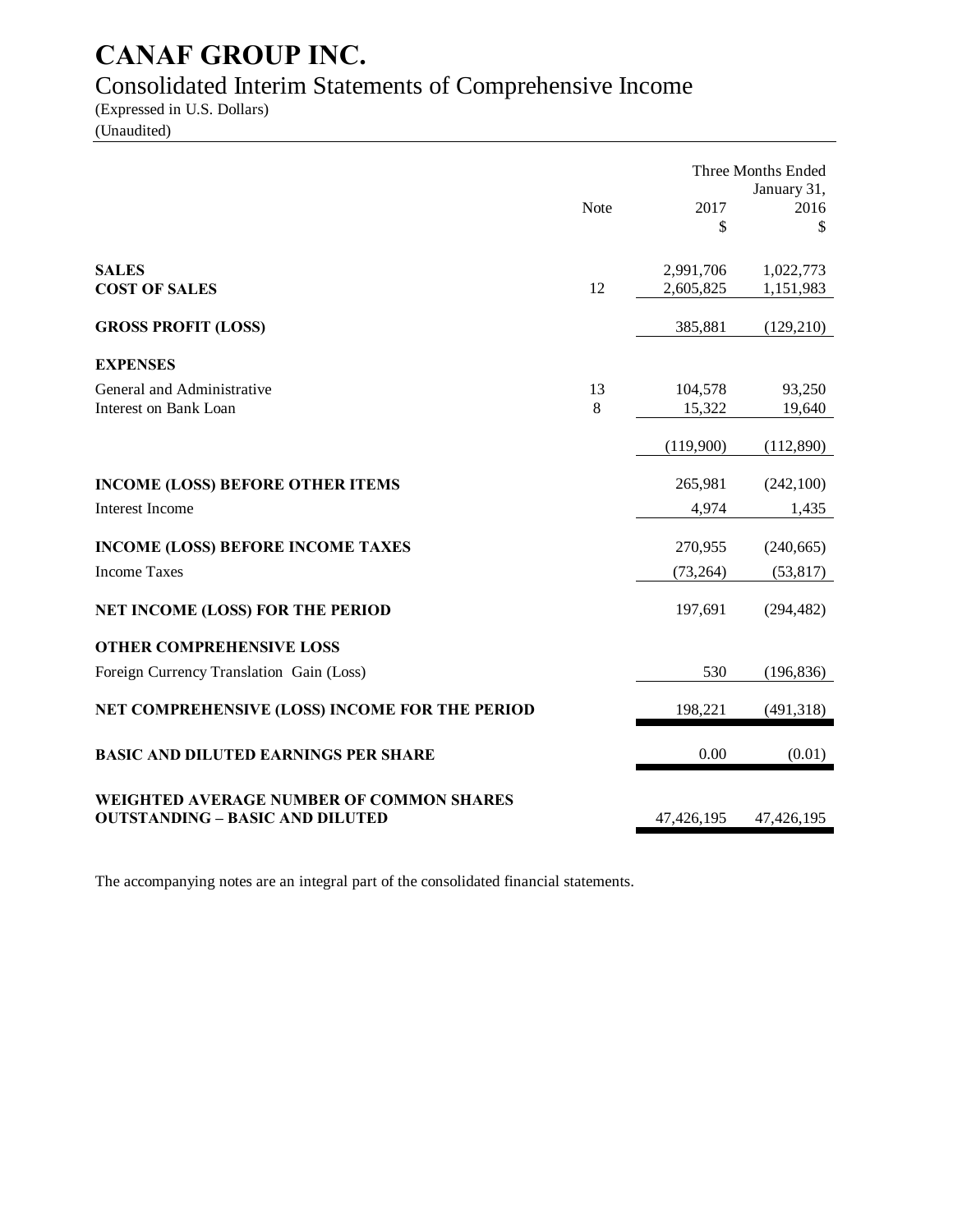## Consolidated Interim Statements of Changes in Equity

(Expressed in U.S. Dollars)

### (Unaudited)

|                                                                | Number of<br>Common<br><b>Shares</b> | <b>Share Capital</b><br>\$ | Reserve for<br><b>Stock Options</b><br>\$ | Foreign<br>Currency<br>Translation<br>Reserve<br>\$ | Deficit<br>P | Total<br>Shareholdersø<br>Equity |
|----------------------------------------------------------------|--------------------------------------|----------------------------|-------------------------------------------|-----------------------------------------------------|--------------|----------------------------------|
| Balance, October 31, 2015                                      | 47,426,195                           | 8,079,463                  |                                           | (1,378,574)                                         | (5,069,850)  | 1,631,039                        |
| Net Income for the Period<br>Foreign Currency Translation Loss |                                      |                            |                                           | (196, 836)                                          | (294, 482)   | (294, 482)<br>(196, 836)         |
| <b>Balance, January 31, 2016</b>                               | 47,426,195                           | 8,079,463                  |                                           | (1,575,410)                                         | (5,364,332)  | 1,139,721                        |
| Balance, October 31, 2016                                      | 47,426,195                           | 8,079,463                  |                                           | (1,361,484)                                         | (5,249,005)  | 1,468,974                        |
| Net Loss for the Period<br>Foreign Currency Translation Gain   |                                      |                            |                                           | 530                                                 | 197,691      | 197,691<br>530                   |
| Balance, January 31, 2017                                      | 47,426,195                           | 8,079,463                  |                                           | (1,360,954)                                         | (5,051,314)  | 1,667,195                        |

The accompanying notes are an integral part of the consolidated financial statements.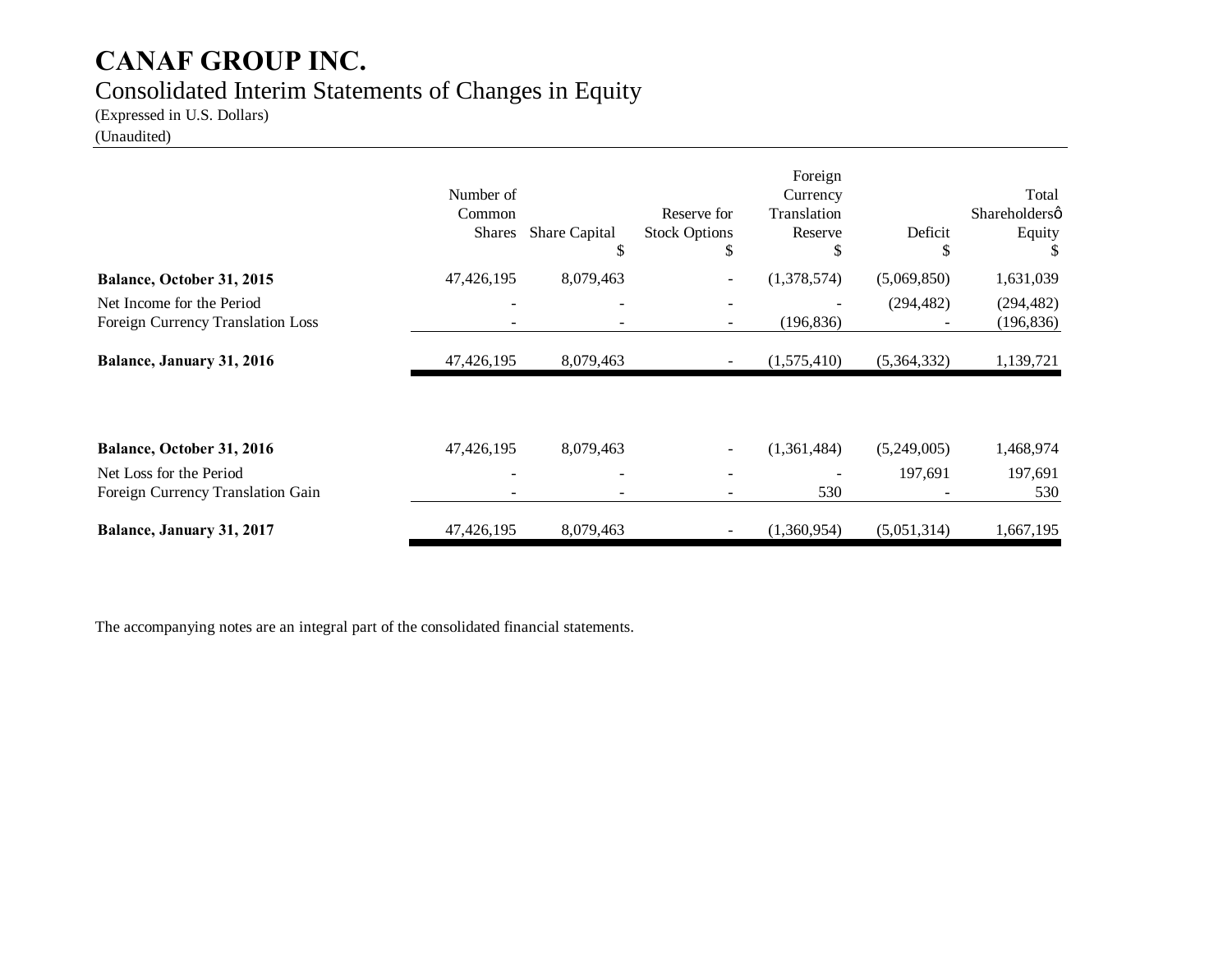## Consolidated Interim Statements of Cash Flows

(Expressed in U.S. Dollars) (Unaudited)

|                                                   |       | Three Months Ended |                           |  |
|---------------------------------------------------|-------|--------------------|---------------------------|--|
|                                                   | Note  | 2017<br>\$         | January 31,<br>2016<br>\$ |  |
| <b>CASH PROVIDED BY (USED FOR):</b>               |       |                    |                           |  |
| <b>OPERATING ACTIVITIES</b>                       |       |                    |                           |  |
| Net Income (Loss) for the Period                  |       | 197,691            | (294, 482)                |  |
| Non-Cash Items<br>Depreciation ó Cost of Sales    |       | 94,833             | 83,771                    |  |
|                                                   |       | 292,524            | (210,711)                 |  |
| Change in Non-Cash Working Capital Accounts       | 11(a) | 30,771             | 222,150                   |  |
|                                                   |       | 323,295            | 11,439                    |  |
| <b>FINANCING ACTIVITIES</b>                       |       |                    |                           |  |
| Loan Payable<br>Principal Repayments of Bank Loan |       | (73, 346)          | (179, 033)                |  |
|                                                   |       | (73, 346)          | (179, 033)                |  |
| <b>INVESTING ACTIVITY</b>                         |       |                    |                           |  |
| Purchase of Property, Plant and Equipment         |       | (35, 235)          | 154,467                   |  |
| <b>INCREASE (DECREASE) IN CASH</b>                |       | 214,714            | (13, 127)                 |  |
| Effect of Exchange Rate Changes on Cash           |       | 530                | (196, 836)                |  |
| Cash, Beginning of the Period                     |       | 380,562            | 881,322                   |  |
| <b>CASH, END OF THE PERIOD</b>                    |       | 595,806            | 671,359                   |  |

Supplemental Cash Flow Information (Note 11)

The accompanying notes are an integral part of the consolidated financial statements.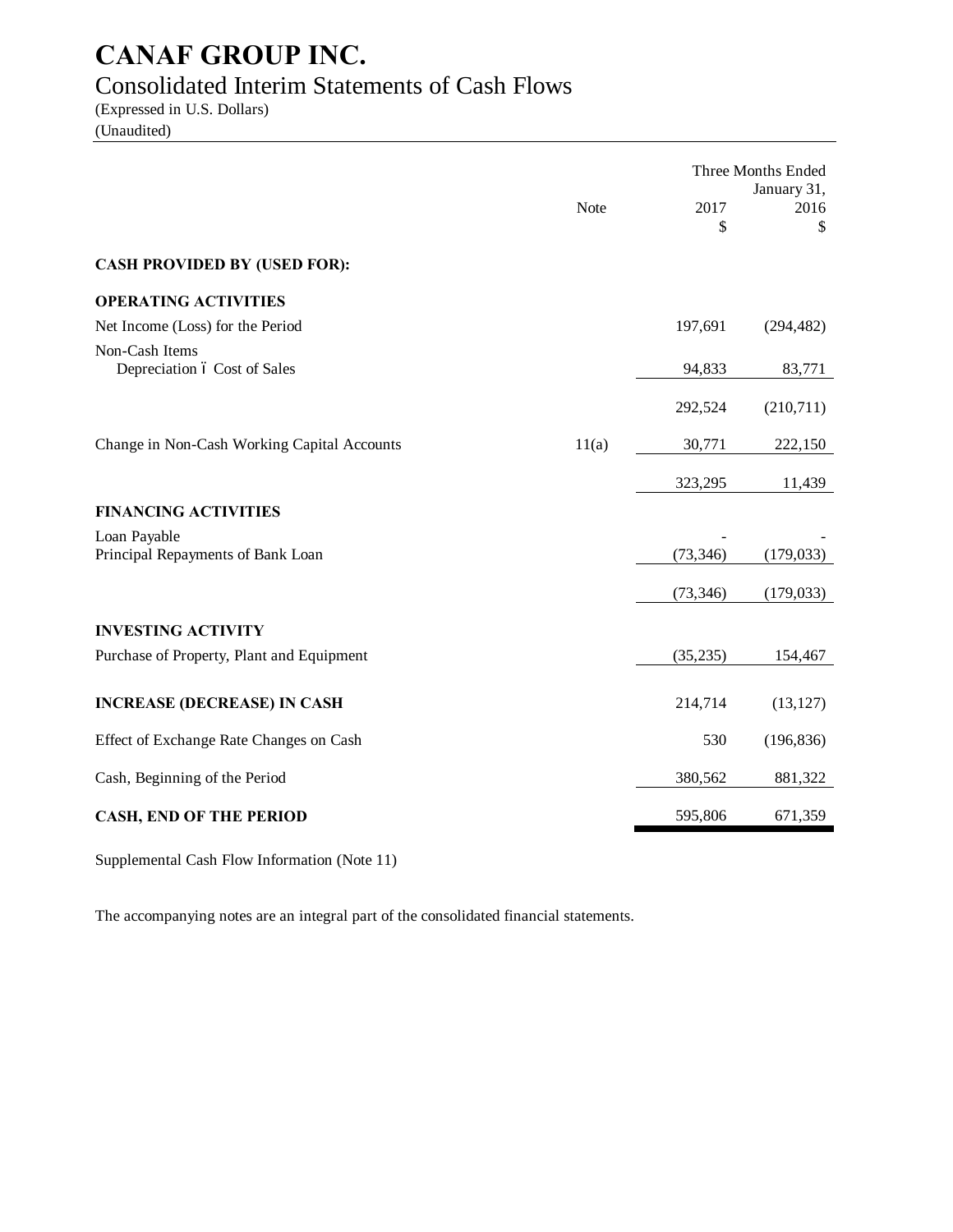### **CANAF GROUP INC.** Notes to the Interim Consolidated Financial Statements

For the Three Months Ended January 31, 2017

(Expressed in U.S. Dollars) (Unaudited)

### **NOTE 1 – NATURE OF OPERATIONS**

Canaf Group Inc. (the  $\tilde{o}$ Company $\tilde{o}$ ) is incorporated in the Province of Alberta and owns and operates a coal processing plant in South Africa which processes coal and coal products into calcine, a coke substitute with a high carbon content.

The head office, principal address, and records office of the Company are located at Suite 500 6 666 Burrard Street, Vancouver, British Columbia, Canada, V6C 2P6.

These consolidated financial statements have been prepared in accordance with International Financial Reporting Standards ( $\delta$ IFRS $\delta$ ) on the basis that the Company is a going concern and will be able to meet its obligations and continue its operations for its next fiscal year.

The Company ts ability to continue as a going concern is dependent upon its ability to generate profitable operations from its coal processing business. Sales of the Company are substantially derived from two customers, and as a result, the Company is economically dependent on these customers (Note 14). The Company is dependent on the operating cash flows from its coal processing business and the financial support of its shareholders and related parties to finance its operations and to discharge liabilities in the normal course of business. Loss of a customer or reduced sales from a customer may have a material adverse effect on the Company os financial condition.

The Company has working capital of \$965,145 as at January 31, 2017. Management believes that the Company has sufficient cash resources to meet its obligations for at least 12 months from the end of the reporting period.

### **NOTE 2 – SIGNIFICANT ACCOUNTING POLICIES**

### **a) Statement of Compliance**

The consolidated interim financial statements have been prepared in accordance to IAS 34 *Interim Financial Reporting* using accounting policies consistent with the International Financial Reporting Standards ( $\delta$ IFRSs $\delta$ ) issued by the International Accounting Standards Board ( $\delta$ IASB $\delta$ ) and Interpretations of the International Financial Reporting Interpretations Committee ( $\delta$ IFRIC $\delta$ ).

These consolidated financial statements were approved and authorized for issue by the Board of Directors on March 18, 2017.

### **b) Basis of Preparation**

These consolidated interim financial statements have been prepared on a historical cost basis. Cost is the fair value of the consideration given in exchange for net assets. These consolidated interim financial statements do not include all the information required for full annual financial statements. The consolidated interim financial statements should be read in conjunction with the Company's annual financial statements for the year ended October 31, 2016. The accounting policies, methods of computation and presentation applied in these financial statements are consistent with those of the previous financial year.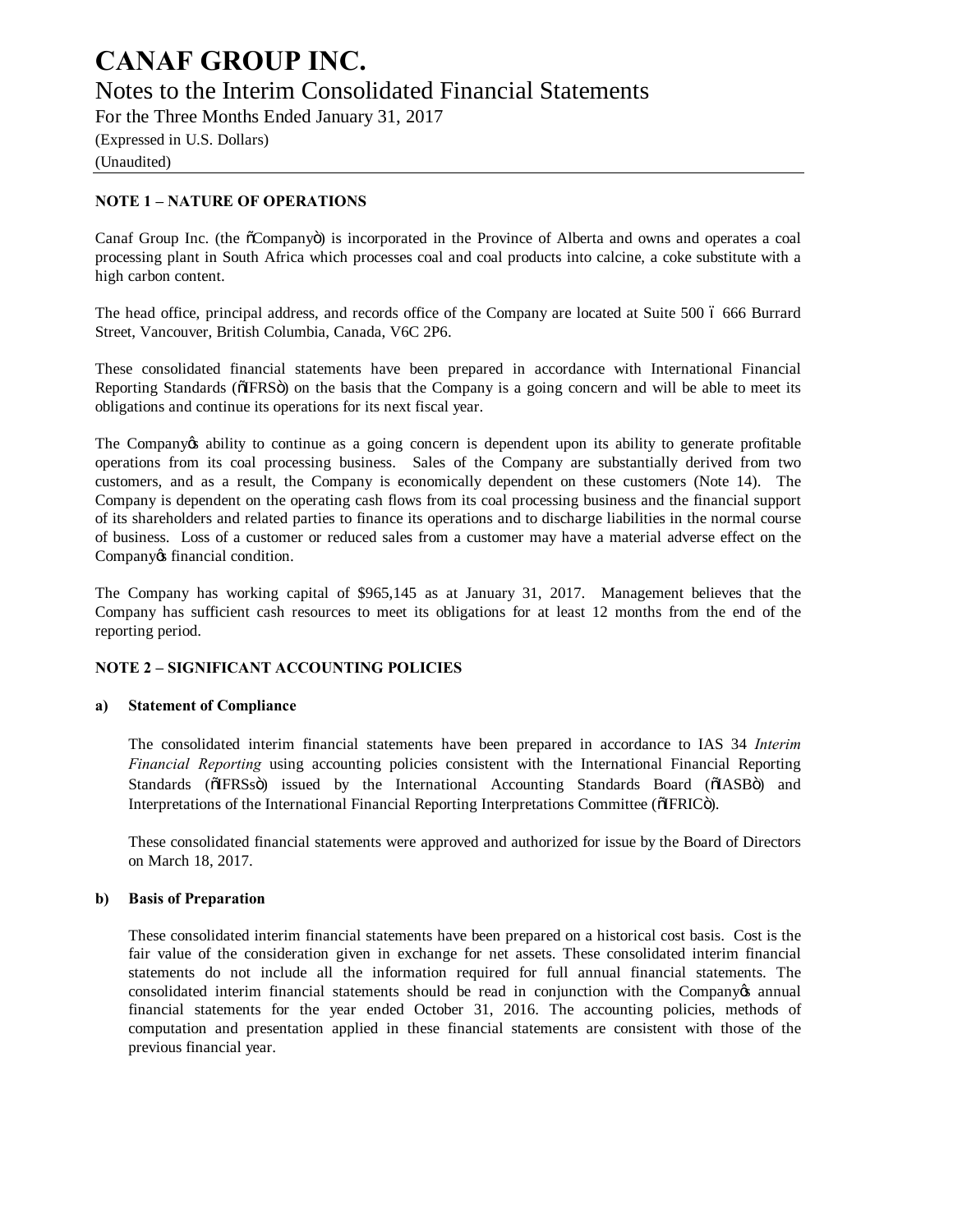### **CANAF GROUP INC.** Notes to the Interim Consolidated Financial Statements

For the Three Months Ended January 31, 2017

(Expressed in U.S. Dollars) (Unaudited)

### **NOTE 3 – ACCOUNTING STANDARDS ISSUED BUT NOT YET EFFECTIVE**

A number of new accounting standards, amendments to standards, and interpretations have been issued but not yet effective up the date of issuance of the Company's consolidated financial statements. The Company intends to adopt the following standards when it becomes effective.

### **a) IFRS 9 – Financial Instruments**

IFRS 9 as issued reflects the first phase of the IASBs work on the replacement of IAS 39 and applies to classification and measurement of financial assets as defined in IAS 39. The mandatory effective date has been set for annual periods beginning on or after January 1, 2018 with early adoption permitted. The Company does not intend to early adopt IFRS 9. The Company has not yet determined the impact of this standard on its consolidated financial statements.

### **b) IFRS 15 – Revenue from Contracts with Customers**

IFRS 15 clarifies the principles for recognizing revenue from contracts with customers. IFRS 15 will also result in enhanced disclosures about revenue, provide guidance for transactions that were not previously addressed comprehensively, and improve guidance for multiple-element arrangements. The standard is effective for annual periods beginning on or after January 1, 2018 with early adoption permitted. The Company does not intend to early adopt IFRS 15. The Company has not yet determined the impact of this standard on its consolidated financial statements.

### **NOTE 4 – SALES TAX RECEIVABLE (PAYABLE)**

|                                                    | January 31, | October 31, |
|----------------------------------------------------|-------------|-------------|
|                                                    | 2017        | 2016        |
|                                                    | \$          | S           |
| South African Value-Added Tax Receivable (Payable) | 5,065       | 17,298      |
| Canadian Goods and Services Tax Receivable         | 839         | 572         |
|                                                    |             |             |
|                                                    | 5,904       | 17,870      |
|                                                    |             |             |
| <b>NOTE 5 - INVENTORIES</b>                        |             |             |
| <b>Raw Materials</b>                               | 347,695     | 286,009     |
| Finished Goods ó Calcine                           | 45,678      | 117,320     |
|                                                    |             |             |
|                                                    | 393,373     | 403,329     |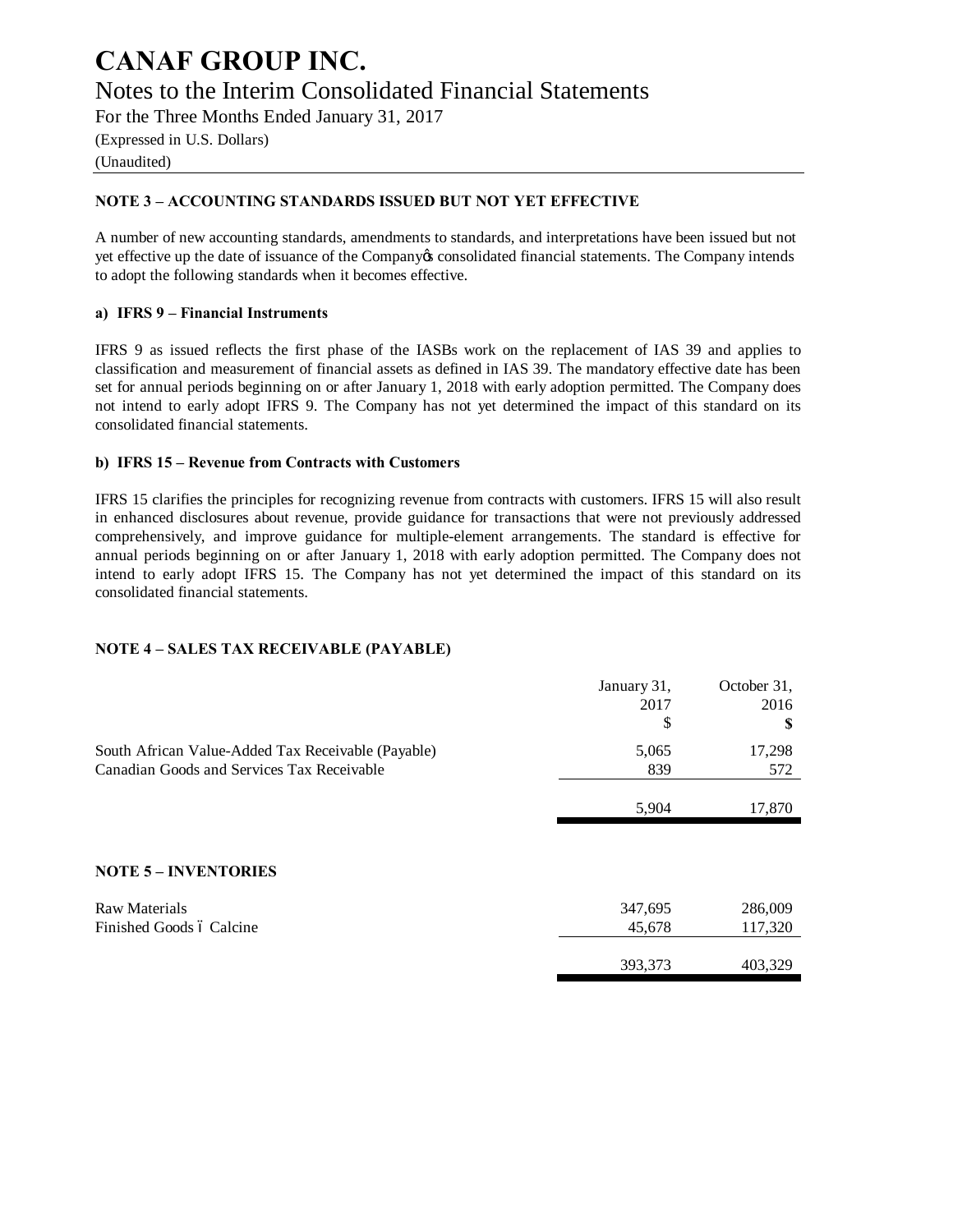### Notes to the Interim Consolidated Financial Statements

For the Three Months Ended January 31, 2017

(Expressed in U.S. Dollars)

(Unaudited)

### **NOTE 6 – PROPERTY, PLANT AND EQUIPMENT**

|                                                  | Land<br>\$ | Building   | Computer<br>Equipment<br>\$ | Leasehold<br>Improvements<br>\$ | Office<br>Equipment<br>\$ | Plant and<br>Equipment<br>\$ | Vehicles<br>\$ | Total<br>S         |
|--------------------------------------------------|------------|------------|-----------------------------|---------------------------------|---------------------------|------------------------------|----------------|--------------------|
| <b>COST</b>                                      |            |            |                             |                                 |                           |                              |                |                    |
| Balance, October 31, 2016                        | 7,423      | 76,115     | 15,971                      | 170,873                         | 12,192                    | 4,711,642                    | 101,159        | 5,095,375          |
| <b>Additions</b><br>Foreign Currency Translation |            | (178)      | (34)                        | (364)                           | 699<br>(26)               | 39,258<br>(6,243)            | (121)          | 39,957<br>(6,966)  |
| Balance, January 31, 2017                        | 7,423      | 75,937     | 15,937                      | 170,509                         | 12,865                    | 4,744,657                    | 101,038        | 5,128,366          |
| <b>ACCUMULATED DEPRECIATION</b>                  |            |            |                             |                                 |                           |                              |                |                    |
| Balance, October 31, 2016                        |            | 6,597      | 15,172                      | 163,132                         | 10,914                    | 3,566,537                    | 76,332         | 3,838,684          |
| Depreciation<br>Foreign Currency Translation     |            | 372<br>(7) | 118<br>(30)                 | 2,799<br>(287)                  | 224<br>(18)               | 88,983<br>(1,885)            | 2,337<br>(17)  | 94,833<br>(2, 244) |
| Balance, January 31, 2017                        |            | 6,962      | 15,260                      | 165,644                         | 11,120                    | 3,653,635                    | 78,652         | 3,931,273          |
| <b>NET BOOK VALUE</b>                            |            |            |                             |                                 |                           |                              |                |                    |
| October 31, 2016                                 | 7,423      | 69,518     | 799                         | 7,741                           | 1,278                     | 1,145,105                    | 24,827         | 1,256,691          |
| <b>January 31, 2017</b>                          | 7,423      | 68,975     | 677                         | 4,865                           | 1,745                     | 1,091,022                    | 22,386         | 1,197,093          |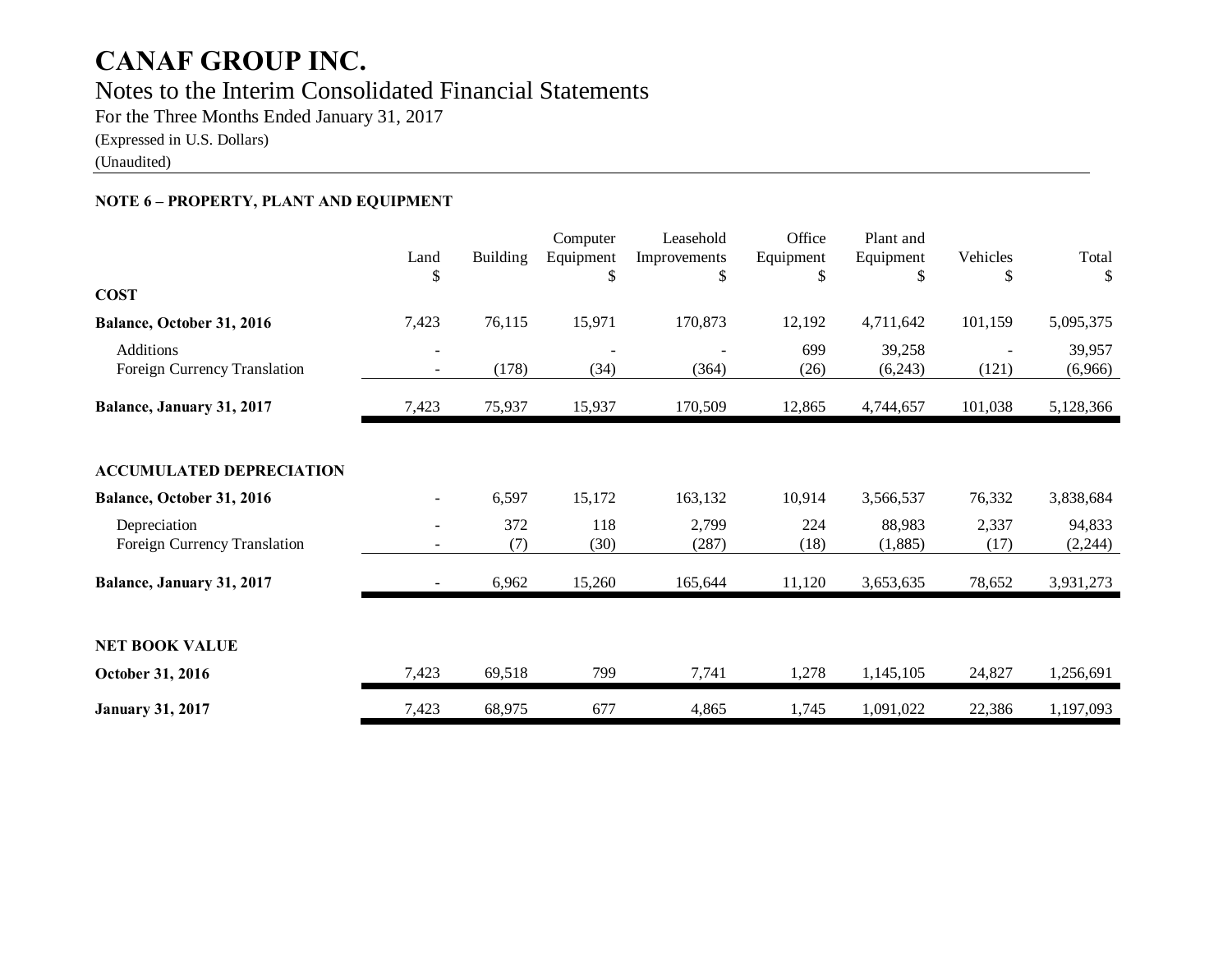### Notes to the Interim Consolidated Financial Statements

For the Three Months Ended January 31, 2017 (Expressed in U.S. Dollars)

(Unaudited)

### **NOTE 7 – TRADE AND OTHER PAYABLES**

|                                                   | January 31,<br>2017<br>\$ | October 31,<br>2016<br>\$ |
|---------------------------------------------------|---------------------------|---------------------------|
| <b>Trade Payables</b><br><b>Accrued Liability</b> | 1,107,828<br>22,505       | 516,065<br>24,000         |
|                                                   | 1,130,333                 | 540,065                   |

#### **NOTE 8 – BANK LOAN**

| Bank Loan             | 628,884   | 702,230   |
|-----------------------|-----------|-----------|
| Less: Current Portion | (225,758) | (298,244) |
|                       | 403.126   | 403,986   |

The bank loan bears interest at 9.25% per annum, matures on January 7, 2019, and is secured by the Company ts furnace acquired with the proceeds from the loan. The bank loan is repayable over 42 months in blended monthly payments of Rand 393,779 (\$29,230 translated at October 31, 2016 exchange rate). During the period ended January 31, 2017, the Company incurred interest expense totaling \$15,322 (October 31, 2017  $6$  \$71,721).

### **NOTE 9 – SHARE CAPITAL**

The Company is authorized to issue an unlimited number of common shares without par value. As at January 31, 2017, the Company had 47,426,195 common shares issued and outstanding as presented in the consolidated statements of changes in shareholdersø equity. There are no stock options and share purchase warrants outstanding as at October 31, 2016 and January 31, 2017.

### **NOTE 10 – RELATED PARTY TRANSACTIONS**

In addition to those transactions disclosed elsewhere in these consolidated financial statements, the Company has amounts owed to the following related parties:

- a) During the period ended January 31, 2017, the Company incurred accounting fees of \$10,084 (2016 6) \$10,228) to an Officer (also a Director) of the Company for administration and bookkeeping services.
- b) During the period ended January 31, 2017, the Company incurred consulting fees of \$16,573 (2016 6) \$17,743) to an Officer (also a Director) of the Company for administration and management services.
- d) The Company paid management fees of  $$35,202$  (2016 6  $$28,300$ ) to three Directors of the Company for administration and management services in relation to the Company os coal processing business in South Africa.

All related party transactions were in the normal course of operations and were measured at the exchange value, which represented the amount of consideration established and agreed to by the related parties.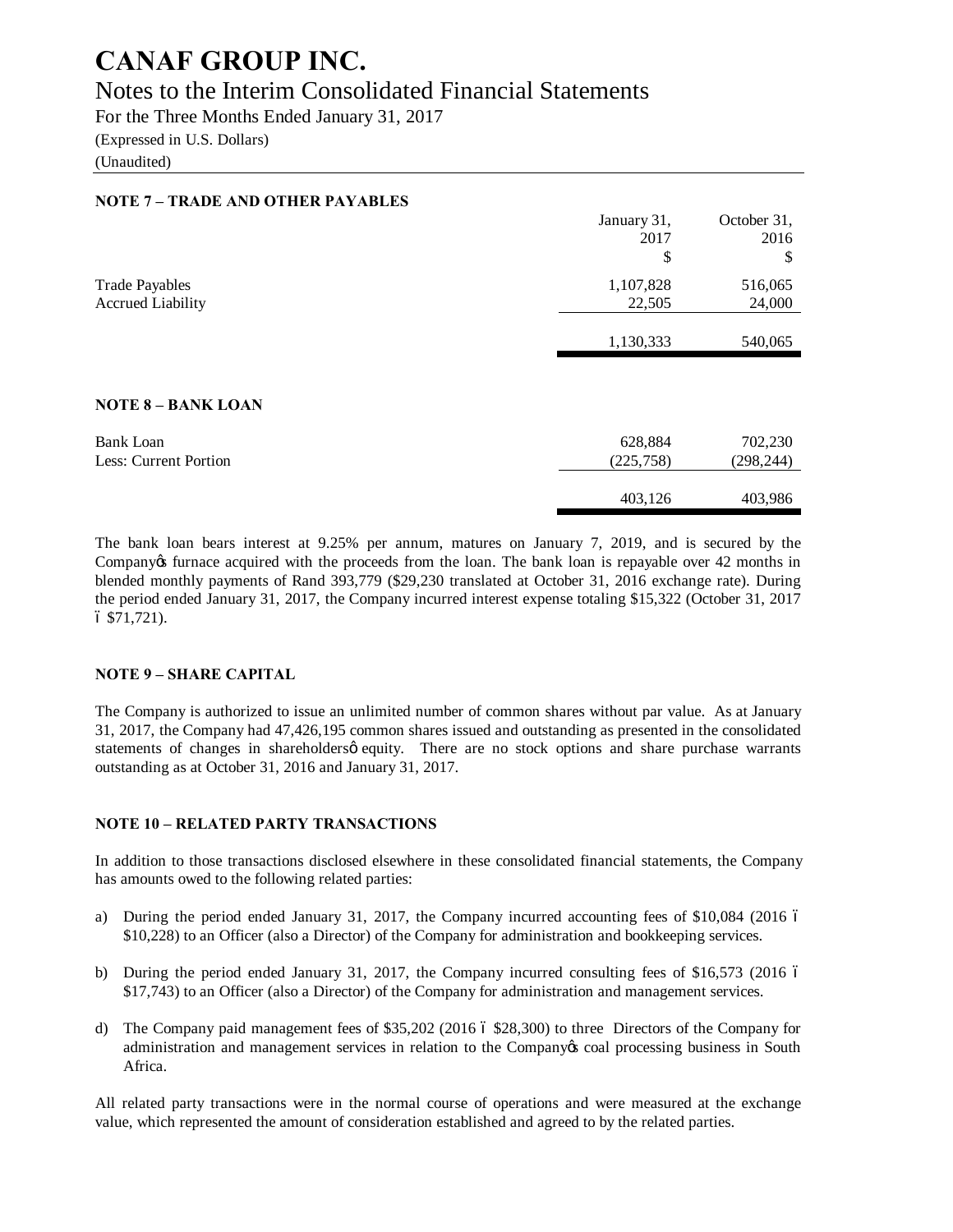### Notes to the Interim Consolidated Financial Statements

For the Three Months Ended January 31, 2017 (Expressed in U.S. Dollars)

(Unaudited)

### **NOTE 11 – SUPPLEMENTAL CASH FLOW INFORMATION**

#### **a) Change in Non-Cash Working Capital Accounts**

|    |                               | Three Months Ended<br>January 31, |           |  |
|----|-------------------------------|-----------------------------------|-----------|--|
|    |                               | 2017                              | 2016      |  |
|    |                               | \$                                | \$        |  |
|    | <b>Trade Receivables</b>      | (654, 921)                        | 361,580   |  |
|    | Sales Tax Receivable          | 11,966                            | 18,314    |  |
|    | Inventories                   | 9,956                             | 161,559   |  |
|    | Prepaid Expenses and Deposits | (1,306)                           | 1,364     |  |
|    | Trade and Other Payables      | 590,268                           | (345,940) |  |
|    | Income Taxes Payable          | 74,808                            | 25,273    |  |
|    |                               |                                   |           |  |
|    |                               | 30,771                            | 222,150   |  |
| b) | <b>Other Items</b>            |                                   |           |  |
|    |                               |                                   |           |  |
|    | <b>Interest Paid</b>          | 15,322                            | 19,640    |  |
|    | <b>Interest Received</b>      | 4,974                             | 1,435     |  |

### **NOTE 12 – COST OF SALES**

|                                         | Three Months Ended |             |  |
|-----------------------------------------|--------------------|-------------|--|
|                                         |                    | January 31, |  |
|                                         | 2017               | 2016        |  |
|                                         | \$                 | S           |  |
| Inventories, Beginning of the Period    | 403,329            | 512,000     |  |
| Analysis Fees                           | 6,546              | 2,843       |  |
| Depreciation                            | 94,833             | 83,771      |  |
| Electricity                             | 33,264             | 44,910      |  |
| Fuel, Oil and Lubricants                | 17,739             | 1,279       |  |
| Machinery Rental                        | 96,416             | 22,890      |  |
| <b>Medical Expenses</b>                 | 211                | 168         |  |
| <b>Product Purchases</b>                | 1,984,296          | 602,612     |  |
| Professional and Project Management Fee | 3,456              | 810         |  |
| Protective Clothing                     | 1,657              | 848         |  |
| Provident Fund                          | 2,937              | 2,704       |  |
| Repairs and Maintenance                 | 82,020             | 48,351      |  |
| Salaries and Benefits                   | 102,762            | 78,645      |  |
| Transportation                          | 169,732            | 100,593     |  |
| Inventories, End of the Period          | (393, 373)         | (350, 441)  |  |
|                                         | 2,605,825          | 1,151,983   |  |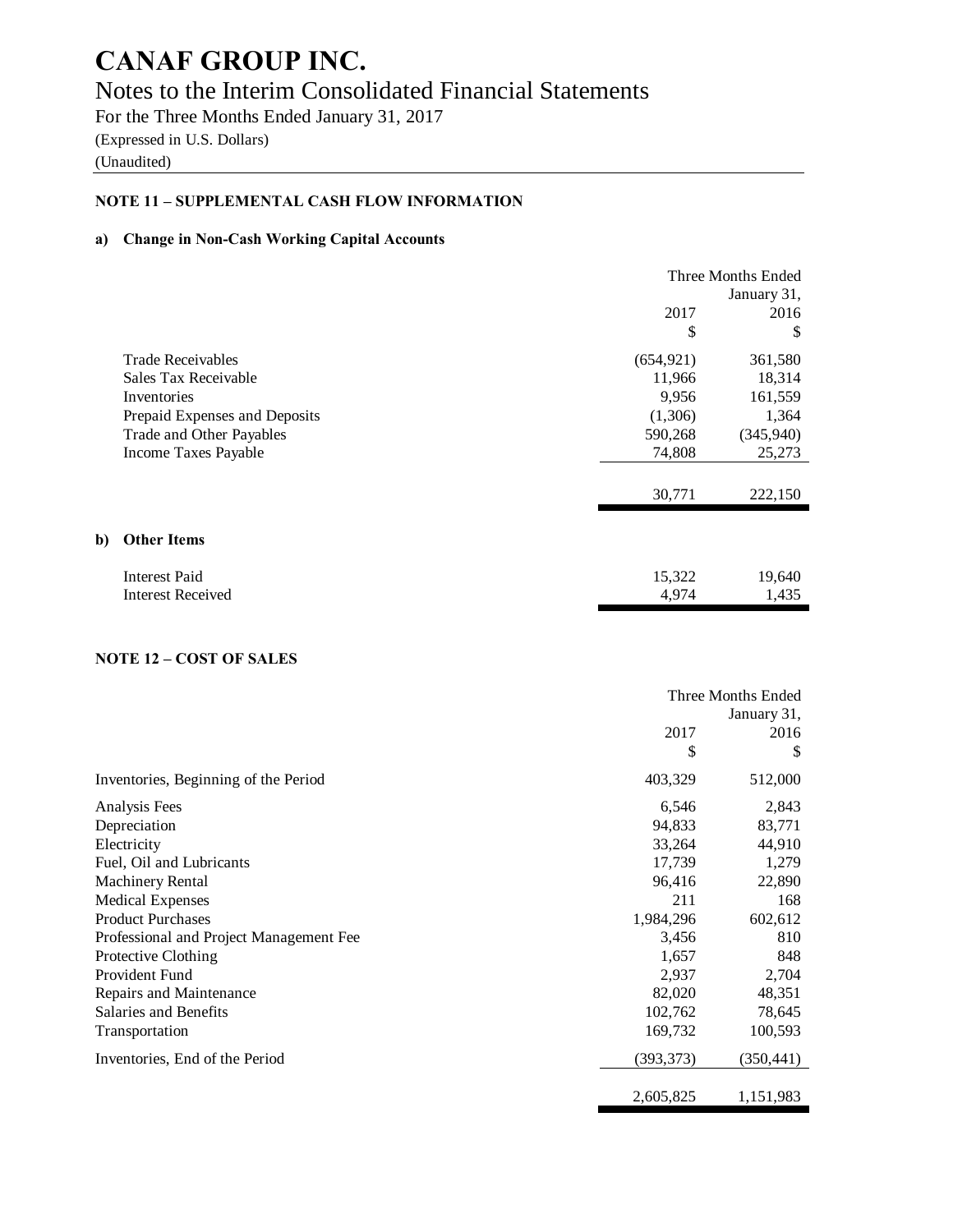### Notes to the Interim Consolidated Financial Statements

For the Three Months Ended January 31, 2017

(Expressed in U.S. Dollars)

(Unaudited)

|                                | Three Months Ended |             |  |
|--------------------------------|--------------------|-------------|--|
|                                |                    | January 31, |  |
|                                | 2017               | 2016        |  |
|                                | \$                 | S           |  |
| Bank Charges and Interest      | 735                | 797         |  |
| <b>Consulting Fees</b>         | 16,573             | 17,743      |  |
| <b>Management Fees</b>         | 35,202             | 28,300      |  |
| Office, Insurance and Sundry   | 17,366             | 13,763      |  |
| <b>Professional Fees</b>       | 23,687             | 20,200      |  |
| Promotion                      | 164                | 146         |  |
| Telephone                      | 4,111              | 3,181       |  |
| Transfer Agent and Filing Fees | 291                | 511         |  |
| Travel                         | 6,449              | 8,609       |  |
|                                | 104,578            | 93,250      |  |

### **NOTE 13 – GENERAL AND ADMINISTRATIVE EXPENSES**

### **NOTE 14 – ECONOMIC DEPENDENCE**

Sales from the Company& South African coal processing business are substantially derived from two customers and as a result, the Company is economically dependent on these customers. The Company is exposure to credit risk is limited to the carrying value of its accounts receivable. As at January 31, 2017, trade receivables of \$1,298,566 were due from these customers and were collected subsequent to period-end.

### **NOTE 15 – COMMITMENT**

The Company has an agreement to lease premises for its coal processing plant in South Africa for a term of ten years, expiring on December 31, 2020. The agreement offers the Company, in lieu of rent, feedstock coal to be delivered to its adjacent premises, which it purchases at market price. Should the Company decide to purchase feedstock coal from an alternative supplier which the lessor is otherwise able to provide, then a monthly rent of Rand 200,000 (\$14,846) is payable. To date, the Company has not been required to pay any rent for the premises as it has continued to purchase feedstock coal from the landlord.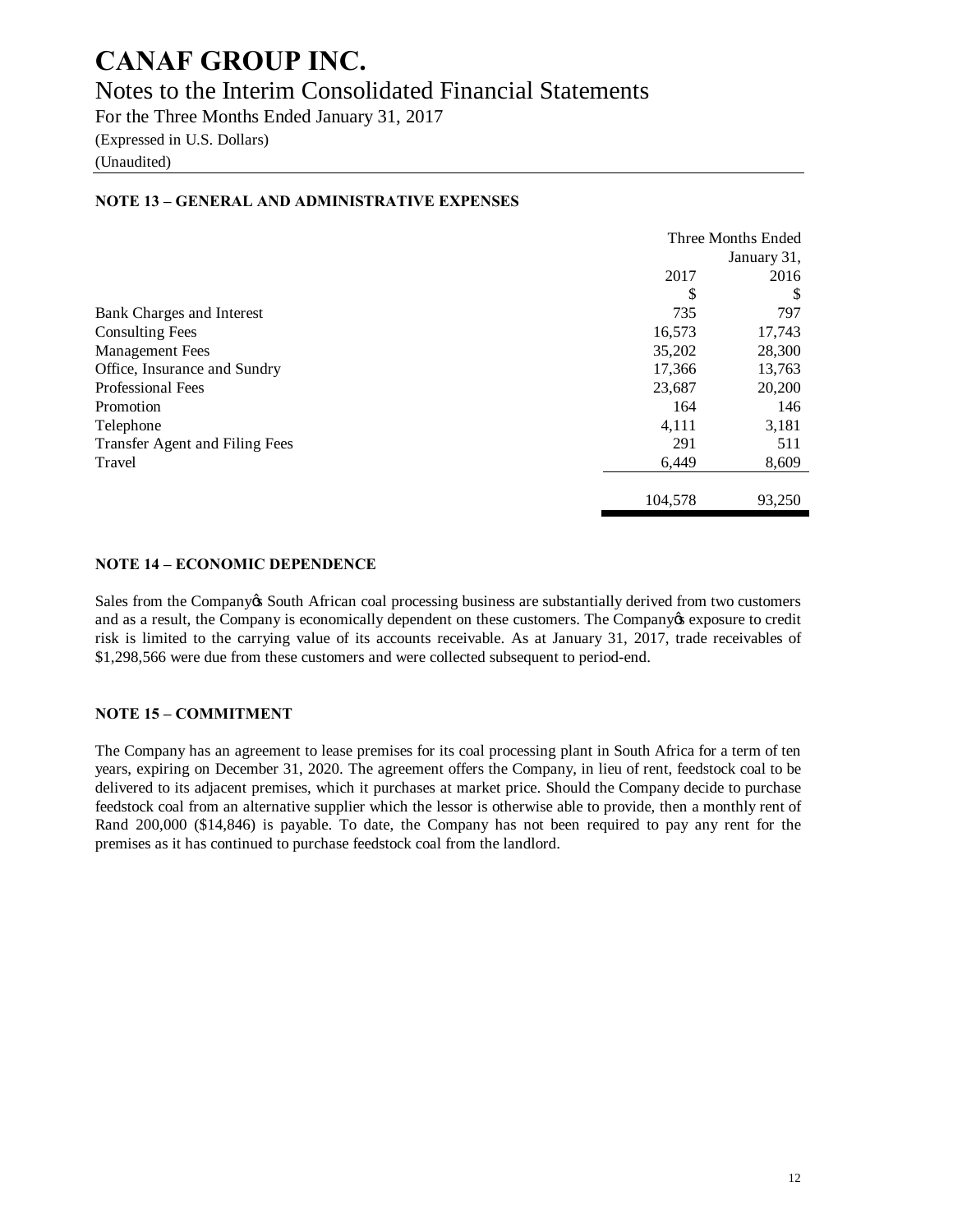### Notes to the Interim Consolidated Financial Statements

For the Three Months Ended January 31, 2017

(Expressed in U.S. Dollars)

(Unaudited)

### **NOTE 16 – SEGMENT INFORMATION**

The Company operates in two reportable operating segments: the head office operations in Canada and the coal processing business in South Africa.

|                                                                        | Canada<br>\$ | South Africa<br>\$ | Total<br>\$       |
|------------------------------------------------------------------------|--------------|--------------------|-------------------|
| <b>January 31, 2016</b>                                                |              |                    |                   |
| Net (Loss) Income for the Period                                       | (41, 825)    | 239,516            | 197,691           |
| Revenues (Note 15)                                                     |              | 2,991,706          | 2,991,706         |
| Gross Profit (Loss)                                                    |              | 385,881            | 385,881           |
| Depreciation ó Cost of Sales                                           |              | 94,833             | 94,833            |
| <b>Interest Expense</b>                                                |              | 15,322             | 15,322            |
| <b>Current Income Taxes Expense</b>                                    |              |                    |                   |
| Deferred Income Taxes Expense                                          |              | 73,264             | 73,264            |
| <b>Current Assets</b>                                                  | 72,450       | 2,249,725          | 2,322,175         |
| Property, Plant and Equipment                                          |              | 1,197,093          | 1,197,093         |
| <b>Intangible Assets</b>                                               |              | 1                  | 1                 |
| <b>Total Assets</b>                                                    | 72,450       | 3,446,819          | 3,519,269         |
|                                                                        | Canada       | South Africa       | Total             |
|                                                                        | \$           | \$                 | \$                |
| October 31, 2016                                                       |              |                    |                   |
| Net Loss for the Year                                                  | (176, 785)   | (2,370)            | (179, 155)        |
| Revenues (Note 16)                                                     |              |                    |                   |
|                                                                        |              |                    |                   |
|                                                                        |              | 4,703,528          | 4,703,528         |
| <b>Gross Profit</b>                                                    |              | 103,065            | 103,065           |
| Depreciation ó Cost of Sales                                           |              | 345,188<br>71,721  | 345,188<br>71,721 |
| Interest Expense (Note 13)<br>Current Income Tax Recovery (Note 12(a)) |              | (36,318)           | (36,318)          |
| Deferred Income Tax Recovery (Note 12(a))                              |              | (96, 745)          | (96, 745)         |
|                                                                        |              |                    |                   |
| <b>Current Assets</b>                                                  | 63,737       | 1,408,889          | 1,472,626         |
| Property, Plant and Equipment (Note 7)<br><b>Intangible Assets</b>     |              | 1,256,691<br>1     | 1,256,691<br>1    |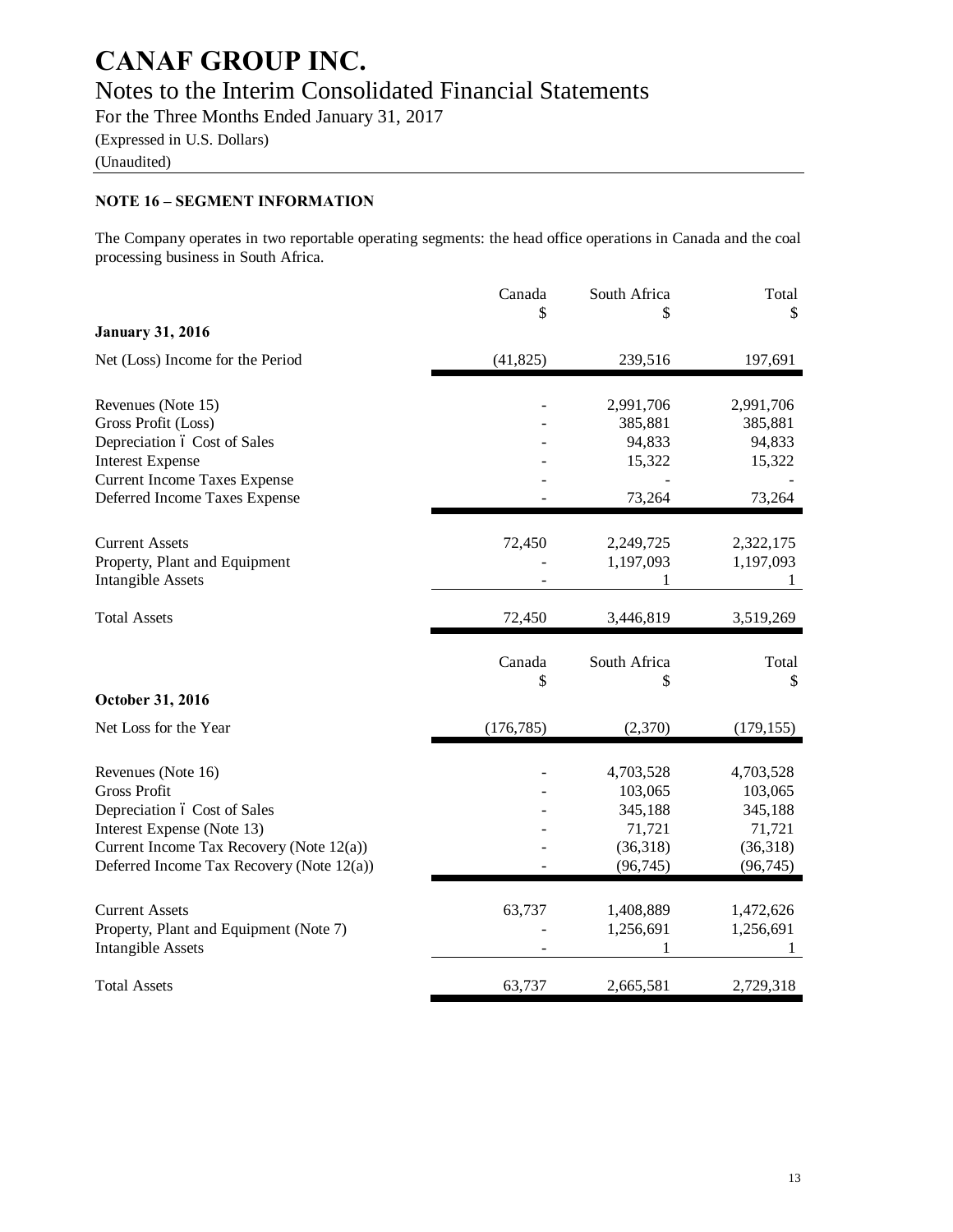### **CANAF GROUP INC.** Notes to the Interim Consolidated Financial Statements

For the Three Months Ended January 31, 2017

(Expressed in U.S. Dollars) (Unaudited)

### **NOTE 17 – CAPITAL RISK MANAGEMENT**

The Company to objectives in managing its capital are to ensure adequate resources are available to fund its coal processing business in South Africa, to seek out and acquire new projects of merit, and to safeguard its ability to continue as a going concern. The Company manages its share capital as capital, which as at January 31, 2017 totalled \$8,079,463 (2016 ó \$8,079,463).

The Company manages its capital structure in a manner that provides sufficient funding for operational and capital expenditure activities. Funds are secured through the sale of calcine in South Africa and, when necessary, through debt funding or equity capital raised by means of private placements. There can be no assurances that the Company will be able to obtain debt or equity capital in the case of operating cash deficits.

The Company may, from time to time, invest capital that is surplus to immediate operational needs in shortterm, liquid, and highly rated financial instruments held with major financial institutions, or in marketable securities. The Company may also, from time to time, enter into forward foreign exchange and commodity price contracts to hedge a portion of its exposure to movements in foreign exchange and commodity prices.

The Company has no externally imposed capital requirements and has not paid or declared any dividends since the date of incorporation, nor are any contemplated in the foreseeable future. There were no changes in the Company's approach to capital management during the period ended January 31, 2017.

### **NOTE 18 – FINANCIAL RISK MANAGEMENT OBJECTIVES AND POLICIES**

The Company is exposed to various risks in relation to financial instruments. The Company of financial assets and liabilities by category are summarized in Note  $2$ (o) of the audited financial statements. The Company $\alpha$ risk management is coordinated at its head office in Canada in close co-operation with the board of directors and focuses on actively securing the Company is short to medium-term cash flows and raising finances for the Company's capital expenditure program. The Company does not actively engage in the trading of financial assets for speculative purposes. The most significant financial risks to which the Company is exposed are described below.

### **a) Foreign Currency Risk**

Foreign exchange risk arises because of fluctuations in exchange rates. The Company conducts a significant portion of its business activities in foreign currencies. The Company os subsidiaries, principally located in South Africa, routinely transact in the local currency, exposing the Company to potential foreign exchange risk in its financial position and cash flows.

The assets, liabilities, revenue and expenses that are denominated in foreign currencies will be affected by changes in the exchange rate between the United States dollar and these foreign currencies. The Company has outstanding debt obligations that are payable in South African Rand. The Company does not currently use financial instruments to mitigate this risk.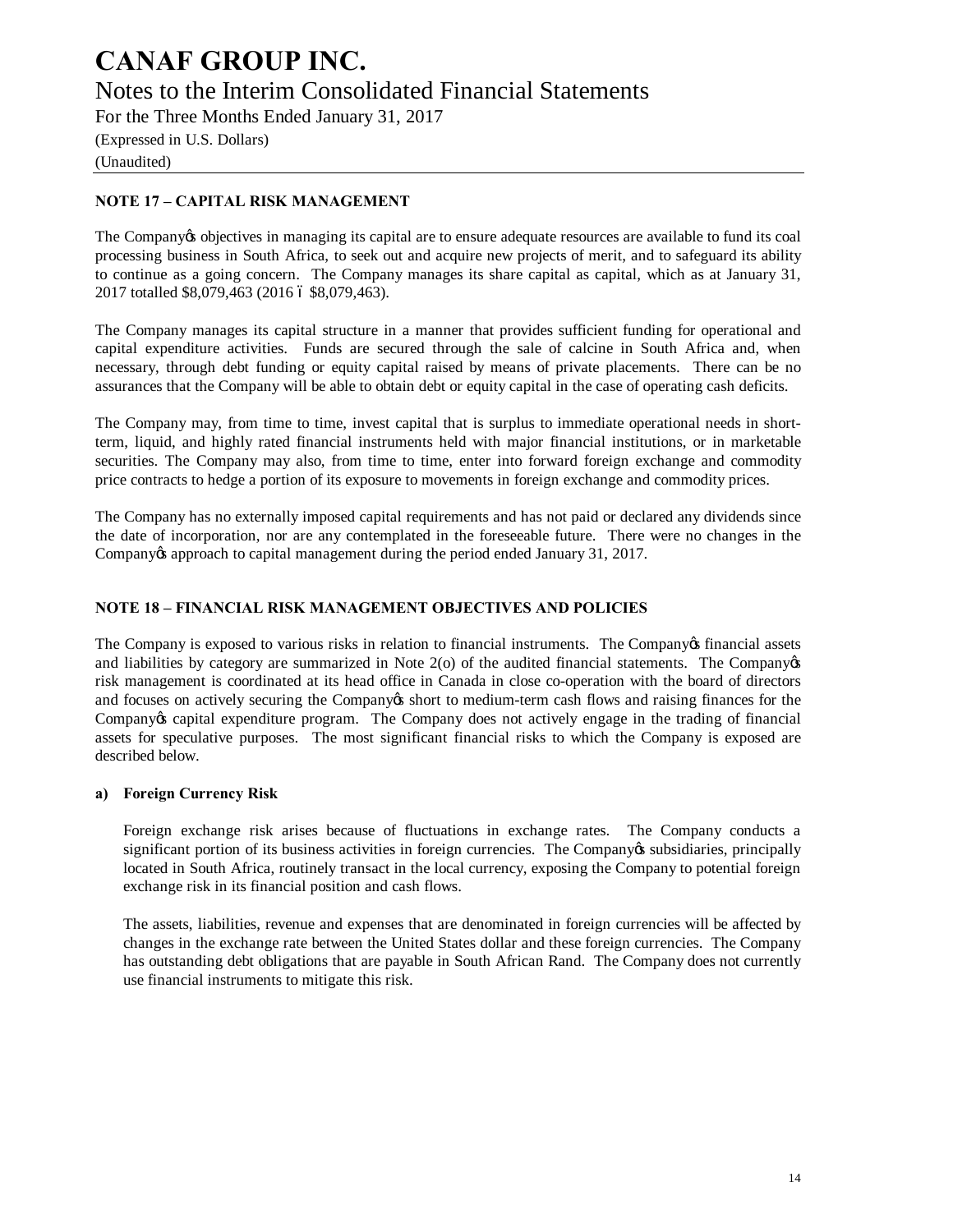### Notes to the Interim Consolidated Financial Statements

For the Three Months Ended January 31, 2017 (Expressed in U.S. Dollars)

(Unaudited)

### **NOTE 18 – FINANCIAL RISK MANAGEMENT OBJECTIVES AND POLICIES (Continued)**

### **b) Credit Risk**

Credit risk is the risk of loss associated with a counterparty os inability to fulfill its payment obligations. The Company limits its exposure to credit loss for cash by placing its cash with high quality financial institutions and for trade receivables by performing standard credit checks. The credit risk for cash and trade receivables is considered negligible since the counterparties are reputable banks with high quality external credit ratings and customers with no history of default.

The Company has credit risk exposure related to its economic dependence on two customers for its calcine sales (Note 14). The Company has assessed its exposure to credit risk and has determined that no significant risk exists from these concentrations of credit.

#### **c) Liquidity Risk**

Liquidity risk is the risk that the Company will not be able to meet its financial obligations when they become due. The Company ensures, as far as reasonably possible, that it will have sufficient capital in order to meet short-term business requirements, after taking into account cash flows from operations and the Company os holdings of cash. The Company has working capital of \$965,145 as at January 31, 2017. There can be no assurance that the Company will continue to be successful with generating and maintaining profitable operations or will be able to secure future debt or equity financing for its working capital and expansion activities.

#### **d) Interest Rate Risk**

Interest rate risk is the risk that future cash flows will fluctuate as a result of changes in market interest rates. Interest on the Company to bank loan is based on fixed rates, and as such, the Company is not exposed to significant interest rate risk.

#### **e) Commodity Price Risk**

The Company tevenues, earnings and cash flows are directly related to the volume and price of calcine sold and are sensitive to changes in market prices over which it has little or no control. The Company has the ability to address its price-related exposure through the use of sales contracts.

### **f) Fair Value**

The Company uses the following hierarchy for determining fair value measurements:

- Level 1: Quoted prices in active markets for identical assets or liabilities.
- Level 2: Other techniques for which all inputs which have a significant effect on the recorded fair value are observable, either directly or indirectly.
- Level 3: Techniques which use inputs that have a significant effect on the recorded fair value that are not based on observable market data.